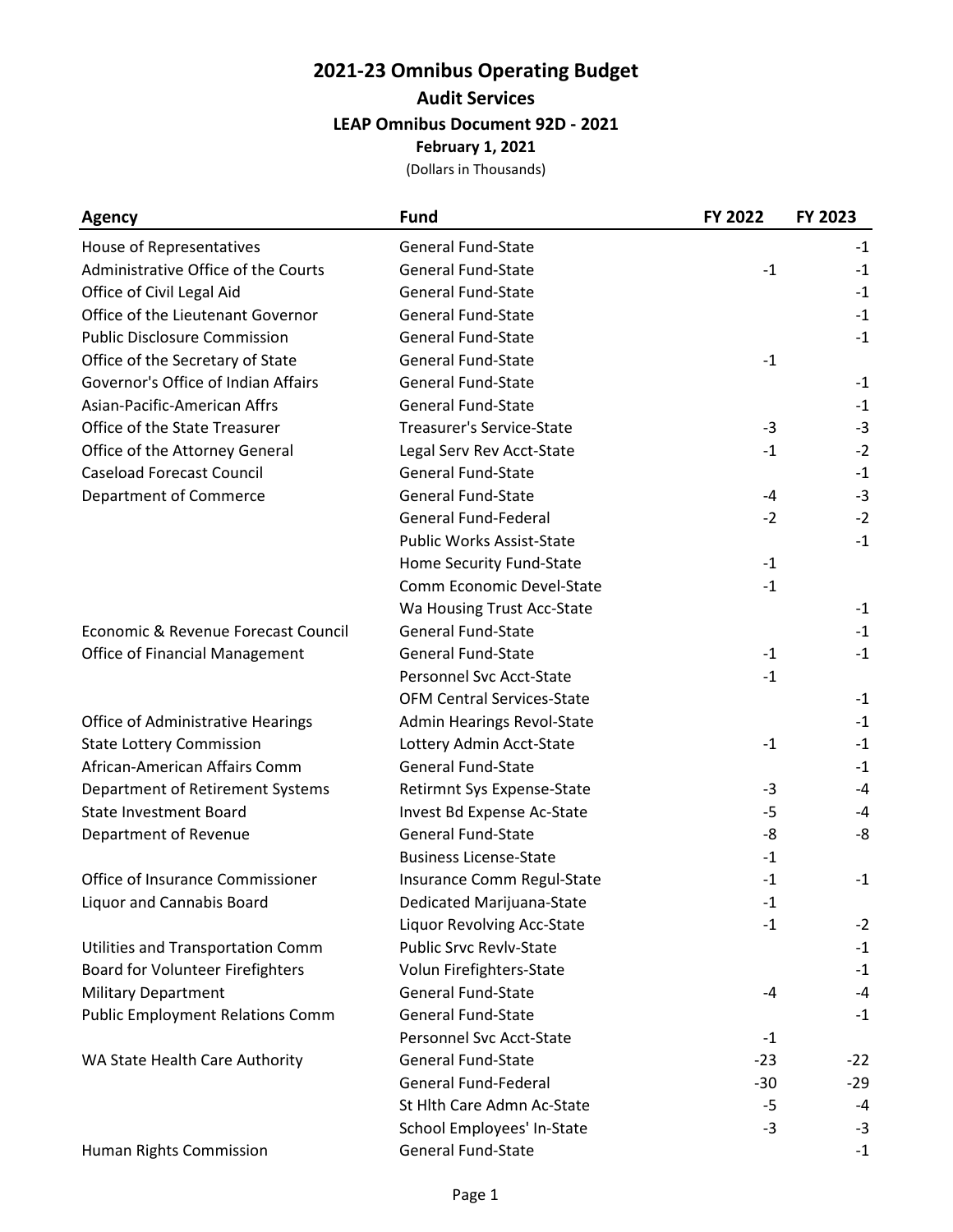## **2021-23 Omnibus Operating Budget Audit Services LEAP Omnibus Document 92D - 2021 February 1, 2021**

(Dollars in Thousands)

| <b>Agency</b>                          | <b>Fund</b>                       | FY 2022 | FY 2023 |
|----------------------------------------|-----------------------------------|---------|---------|
| <b>Criminal Justice Training Comm</b>  | <b>General Fund-State</b>         |         | $-1$    |
| Department of Labor and Industries     | <b>Accident Account-State</b>     | -6      | -5      |
|                                        | <b>Medical Aid Account-State</b>  | -5      | $-5$    |
| Department of Health                   | <b>General Fund-State</b>         | $-1$    | $-2$    |
|                                        | <b>General Fund-Federal</b>       | $-4$    | $-4$    |
|                                        | <b>General Fund-Local</b>         | $-2$    | $-2$    |
|                                        | <b>Health Prfessns Acct-State</b> | $-1$    | $-1$    |
|                                        | Drinking Water Assis-Federal      | $-1$    |         |
| Department of Veterans' Affairs        | <b>General Fund-State</b>         | $-3$    | $-2$    |
| Children, Youth, and Families          | <b>General Fund-State</b>         | $-12$   | $-12$   |
|                                        | <b>General Fund-Federal</b>       | $-6$    | -6      |
| <b>Department of Corrections</b>       | <b>General Fund-State</b>         | $-13$   | $-13$   |
| Dept of Services for the Blind         | General Fund-Federal              |         | $-1$    |
| <b>Employment Security Department</b>  | <b>General Fund-Federal</b>       | $-1$    | $-1$    |
|                                        | General Fund-Local                | $-3$    | $-2$    |
|                                        | Unemploy Comp Admin-Federal       | $-16$   | $-15$   |
|                                        | Admin Contingen Acct-State        | $-1$    |         |
|                                        | <b>Employment Service-State</b>   | $-1$    | $-2$    |
|                                        | Fam Med Lv Insurance-State        | $-3$    | $-3$    |
| Dept of Social and Health Services     | <b>General Fund-State</b>         | -43     | $-42$   |
|                                        | <b>General Fund-Federal</b>       | $-21$   | $-20$   |
| Columbia River Gorge Commission        | <b>General Fund-State</b>         |         | $-1$    |
|                                        | <b>General Fund-Local</b>         | $-1$    |         |
| Department of Ecology                  | <b>General Fund-State</b>         | $-1$    | $-1$    |
|                                        | Waste Reduct/Recycle-State        | $-1$    |         |
|                                        | <b>Water Quality Permit-State</b> | $-1$    | $-1$    |
|                                        | Radioactive Mixed-State           | $-1$    |         |
|                                        | <b>Model Toxics Oper-State</b>    | $-5$    | -4      |
| <b>State Parks and Recreation Comm</b> | Parks Renewal Acct-State          | $-3$    | $-2$    |
| Environ & Land Use Hearings Office     | General Fund-State                |         | $-1$    |
| Dept of Fish and Wildlife              | <b>General Fund-State</b>         | -4      | $-3$    |
|                                        | Fish Wildlife Consv-State         | $-3$    | -4      |
| <b>Puget Sound Partnership</b>         | <b>General Fund-State</b>         |         | $-1$    |
| Department of Natural Resources        | <b>General Fund-State</b>         | $-1$    | $-2$    |
|                                        | Forest Development-State          | $-1$    | $-1$    |
|                                        | Res Mgmt Cost Acct-State          | $-2$    | $-2$    |
| Department of Agriculture              | <b>General Fund-State</b>         |         | $-1$    |
| <b>Washington State Patrol</b>         | <b>General Fund-State</b>         |         | $-1$    |
| Department of Licensing                | <b>Business Professions-State</b> | $-1$    |         |
| <b>Public Schools</b>                  | <b>General Fund-State</b>         | $-19$   | $-19$   |
| <b>Student Achievement Council</b>     | General Fund-State                | $-1$    | $-1$    |